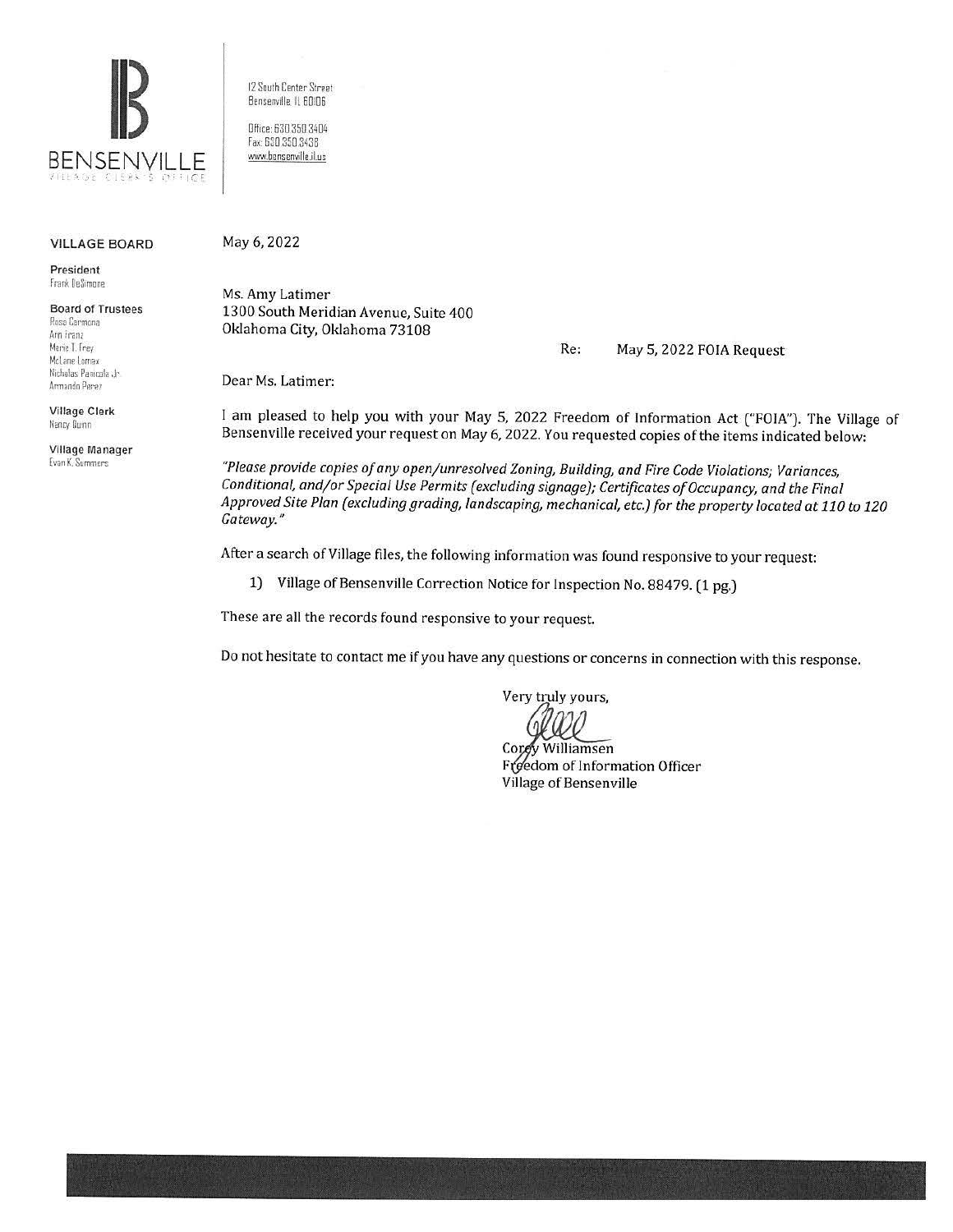# **IB VILLAGE OF BENSENVILLE**<br> **FREEDOM OF INFORMATION ACT** BENSENVILLE **REQUEST FORM**

| TO: | <b>COREY WILLIAMSEN</b>        | FROM: | Name Amy Latimer<br>(Ref# 158539-1)                                                          |
|-----|--------------------------------|-------|----------------------------------------------------------------------------------------------|
|     | Freedom of Information Officer | 11080 | Address 1300 S Meridian Avenue, Suite 400                                                    |
|     | Village of Bensenville         |       | Oklahoma City, OK 73108                                                                      |
|     | 12 S. Center Street            |       | Phone 405-546-4357                                                                           |
|     | Bensenville, IL 60106          |       | E-Mail Amy.Latimer@pzr.com                                                                   |
|     | <b>Police Records):</b>        |       | TITLES OR DESCRIPTION OF RECORDS REQUESTED (Please Include Date of Birth and Case Number for |

es of any open/unresolved Zoning, Building, and Fire Code Violations; Variances, Conditional, and/or Special Use Permits (excluding signage); Certificates of Occupancy, and the Final Approved Site Plan (excluding grading, landscaping, mechanical, etc.) for the property located at

110 to 120 Gateway Road: Parcels: 03-14-207-018, 03-14-207-001, and 03-14-205-032. Please do not exceed \$25 in fees without prior approval. Thank you

THIS REQUEST IS FOR A COMMERCIAL PURPOSE (You must state whether your request is for a *commercial purpose.* A request is for a "commercial purpose" if all or any part of the information will be used in any form for sale, resale, or solicitation or advertisement for sales or services. Failure to disclose whether a request is for a commercial purpose is a prosecutable violation of FOIA.)

Would like your request delivered via:  $\blacksquare$  E-Mail  $\blacksquare$  U.S. Mail  $\blacksquare$  Pick-Up\* *\*Pick-Up is available by appointment at Village Hall Monday thru Friday; between 8:00 a.m.* - *5:00 p.m.* 

I understand that any payment need be received before any documents are copied and/or mailed.

5/5/20222 Date Signature *A*  md/or mailed.<br>my Latimer

All FOJA responses are posted on the Village's website. Name and address of the requestor will be made public.

The first fifty (50) pages of the request are free. The fee charge is fifteen (15) cents atier the first fifty (50) pages.

Unless otherwise notified, your request for public records will be compiled within five (5) working days.

Unless otherwise notified, any request for commercial purposes will be compiled within twenty-one (21) days working days.

#### **COREY WILLIAMSEN, FREEDOM OF INFORMATION OFFICER**

Telephone: (630) 350-3404 Facsimile: (630) 350-3438 E-mail Address: F01Arequest@bensenville.il.us

 $5/6/22$ Date Request

Received

**\*\*\*For Freedom of Information Officer Use Only\*\*\***   $5/13/27$ 

Date Response Due

 $5/20/22$ Date Extended Response Due

file —<br>Total Charges

 $516/22$ 

Date Documents Copied or Inspected

Received by Employee: